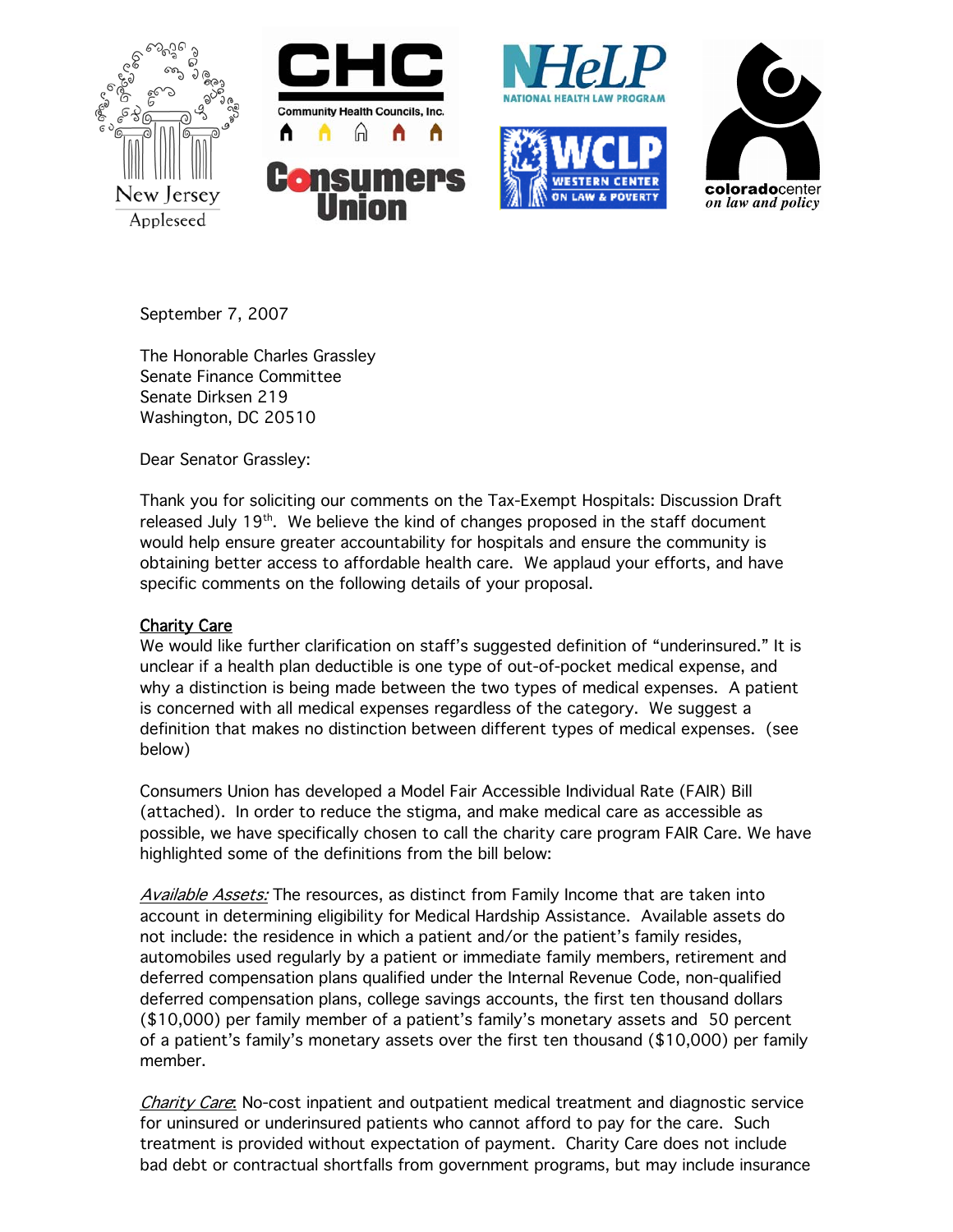co-payments or deductibles, or both. All payments meant to reimburse for the care of low income patients, such as disproportionate care hospital payments and Medicare graduate medical education payments should be netted out prior to calculating the hospital's level of charity care provided; that is, charity care standards should be based on the cost of unreimbursed care. In no circumstances will a patient believed to be eligible for Charity Care be issued a bill. Care provided under a Hill-Burton obligation is not counted as Charity Care under this definition.

Family Income: The sum of annual earnings and cash benefits from all sources after taxes, less payments made for alimony, child support, and student loans.

## Patient's Family:

1) For persons 18 years of age and older, spouse, domestic partner and dependent children under 21 years of age, whether living at home or not. 2) For persons under 18 years of age, parent, caretaker relatives and other children under 21 years of age of the parent or caretaker relative.

Underinsured: A patient, including individuals in public insurance programs, whose deductibles, co-payments, spend down, medical, or hospital bills after payment by third –party payers exceeds 5% of patient's income in the prior 12 months.

Uninsured: A patient who does not have health insurance and is not currently covered by any third-party payer program. This includes persons whose coverage is terminated while receiving services at a hospital and is thus individually liable for a portion of the bill.

# Appropriate Level of FPL for Charity Care Patients

Medical expenses can overwhelm patients at any income level. We suggest a three tier system where by charity care would be made available to patients at the lowest income levels, below 300% FPL, charity care with an annual reduced price payment fee is available to patients from 300% FPL to 500% of FPL and Medical Hardship Assistance is made available to all patients whose medical expenses exceed 25% of their family income, and they do not have the assets available to cover the medical expenses.

# Full Charity Care Eligibility

Charity Care should at a minimum be provided to uninsured and underinsured patients whose family incomes are up to 300% of the FPL.

Staff suggests that hospitals should be allowed some flexibility in deciding on the data necessary to determine eligibility for charity care. The application process for charity care must be kept simple and require as little documentation as possible. Even with those hospitals that currently profess to have charity care policies, we have seen how use of these policies is thwarted by complex, overly burdensome application procedures that are clearly designed to discourage applicants. In the absences of federal requirements to keep this process simple and accessible, we expect that hospitals may use burdensome applications and procedures to discourage use of charity care or reduced price care. The federal government must set the standards for applying for charity care and not merely leave it up to hospitals to come up with standards. If requested documents are not reasonably available, an affidavit signed by the patient shall be sufficient.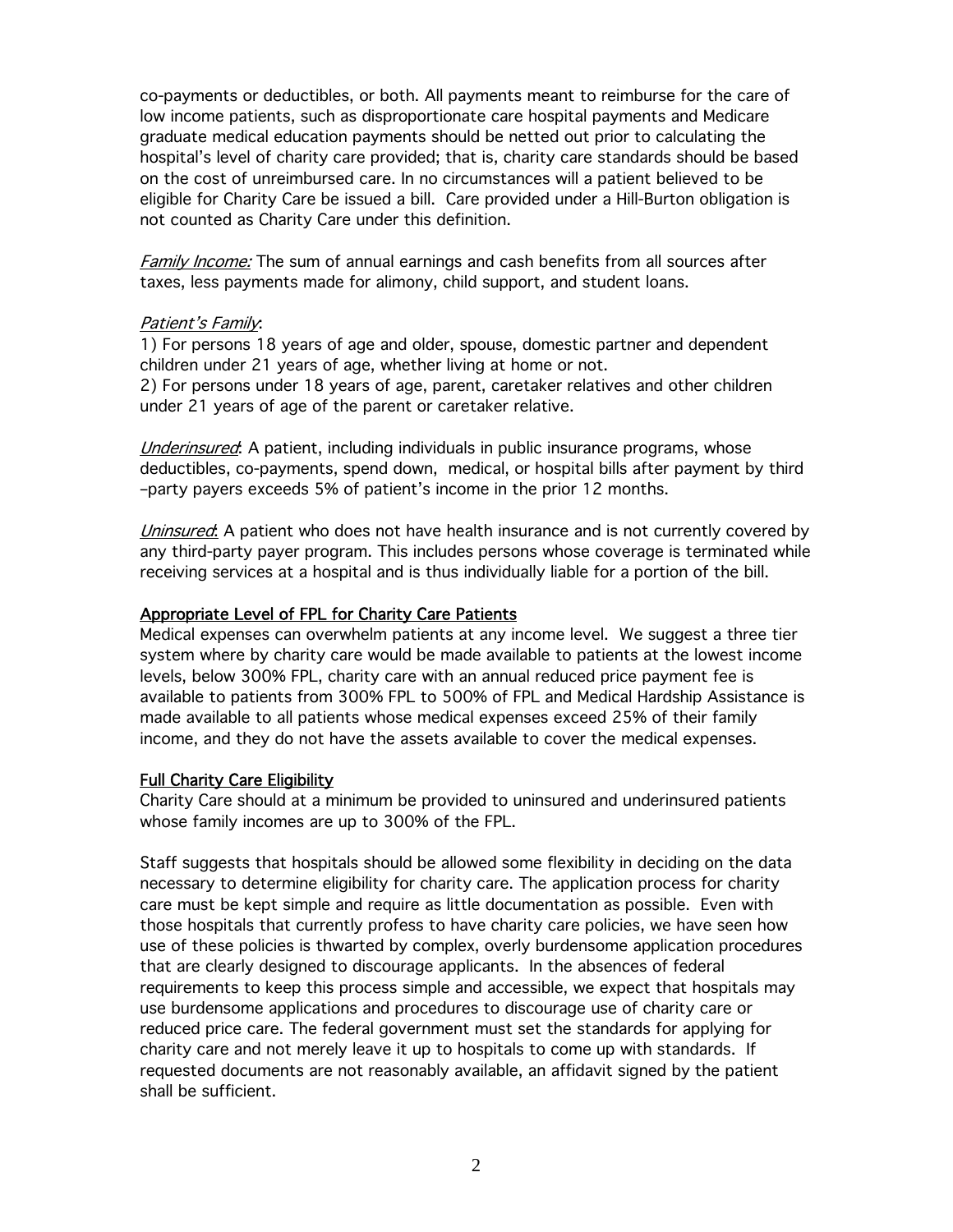# Reduced Price Care Eligibility

In addition reduced price care should be provided to uninsured and underinsured patients from 300% of FPL to 500% of the FPL. The Hospital shall calculate an annual reduced price fee for the patient and the patient will be eligible for Charity Care after he or she has incurred expenses in the amount of the annual reduced price fee. The annual reduced price fee shall equal 5% of the difference between the patient's Family Income and 300% of the Federal Poverty Income Guidelines. Each family shall be charged only one Reduced Price Fee amount per 12 month period. Allowable medical expenses billed by other providers during the same 12 month period shall be counted toward the Reduced Price Fee. It is the patient's responsibility to document expenses incurred from other Providers. Allowable medical expenses billed by the Hospital shall be calculated at the lower: (i) the lowest rate that would be paid by Medicare/Medicaid or (ii) the actual unreimbursed cost to the hospital for such service. The Hospital shall bill a patient only for the Reduced Price Fee amount.

## Medical Hardship Assistance Eligibility

Hospitals should provide medical hardship assistance to patients at any income level whose allowable medical have exceeded 25% of the family income and their available assets are insufficient to cover difference. The Hospital shall calculate a patient's Medical Hardship Assistance Fee by adding 25% of the patient's family income to the patient's Available Assets. There is one Medical Hardship Assistance Fee per Family per 12 month period. Allowable Medical Expenses billed by other Providers during the same 12 month period may be counted toward the Medical Hardship Assistance Fee. It is the patient's responsibility to document expenses incurred from other Providers. The patient will remain responsible for all Allowable Medical Expenses to the extent of the Medical Hardship Assistance Fee. The patient is eligible for Charity Care for all expenses for Medically Necessary Services in excess of the Medical Hardship Assistance Fee for the period of Charity Care eligibility. A Hospital shall bill a patient only for the Fee amount at the lower of: (i) the lowest rate that would be paid by Medicare/Medicaid or (ii) the actual unreimbursed cost to the hospital for such service.

## Minimum Requirement Nonprofit Hospital for Providing Charity Care

We support a minimum of 5% of annual net patient revenues or expenses to charity care, whichever is greater in accordance with the hospital's charity care policy. Our experience working on these issues in Texas (where the minimum is 4% of net patient revenues) is that whatever level is set becomes a ceiling instead of a floor. Texas nonprofit hospitals hover around the 4% of net patient revenue minimum. Hospitals should be encouraged to meet the needs of the communities they serve, and provide more than the 5% threshold when the needs surpass this level. Appropriate rewards could include greater access to tax free bonds, higher reimbursement levels for Medicare or assistance with capital improvements.

As detailed below, we believe all nonprofit hospitals should have the same requirements. Further, calculations for meeting the charity care standard should be done in a standardized manner (see discussion below on standardized calculations of charity care). We do not support the creation of a separate class of nonprofit §501(c)(4) hospitals with less accountability to the communities they serve and no minimum charity care requirement.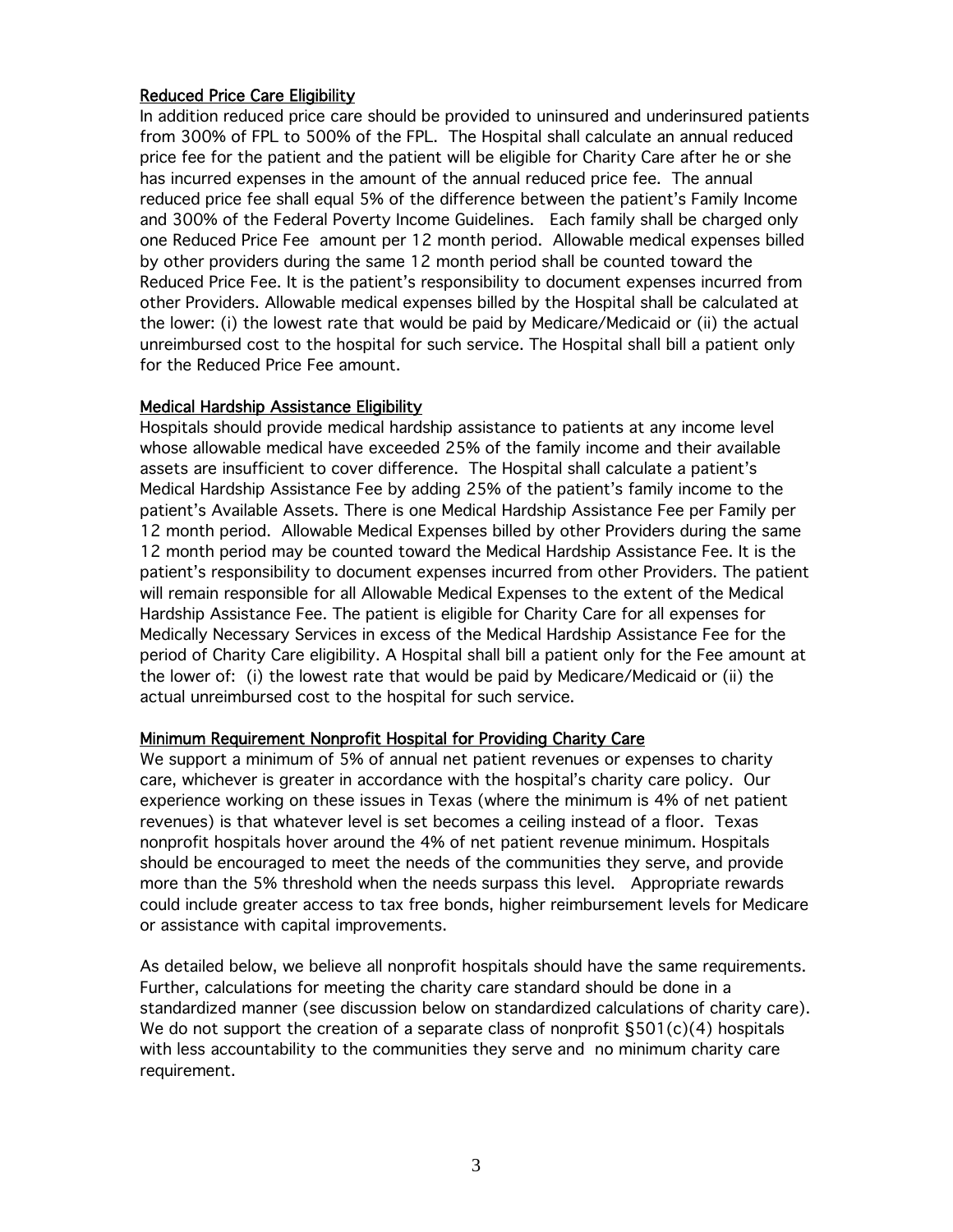# Bad Debt

In response to the suggestion made in footnote 30, we strongly encourage policy makers to not allow hospitals to re-categorize bad debt as charity care. This concept is counter to that of charity care – that is, care for which no payment is expected. If policymakers desire to create some sort of tax adjustment for hospitals in general based on bad debt, it should be done separate from charity care policies. If policymakers decide to provide for a broader allowance for converting bad debt the charity care, hospitals should be prohibited from assigning a patient's debt to external debt collectors.

# Standardized calculations of charity care

Calculations made to determine whether a hospital meets the specified level of charity care required to maintain nonprofit status should be done in a standardized manner. We strongly recommend that the Medicare Cost Reports be used as that standard. This will ensure that all hospitals are counting the same direct care expenditures when calculating their charity care. For example, in Texas, the original method for calculating hospital charity care used the Medicare Cost Report as the base for establishing a cost to charge ratio, but through lobbying by hospitals, this standard was changed the next year so that the hospital's annual audited financial statements were used as the base to establish this ratio. This substantively changed the value of the state standard of 4% of net patient revenue. Several years after the change in law we were able to calculate the actual difference in the dollar amount of charity care provided in the state based on this change of calculations. For 1998 and 1999, using the audited financial statements to calculate the cost to charge ratio inflated the amount of charity care provided by more than \$195 million statewide. Put another way, in 1999, using the audited financial statement method, hospitals performed \$356.9 million in charity care compared to \$250.6 million using the Medicare Cost report method.

Audited financial statements serve a specific purpose – to inform about the financial status of the entire hospital financial position (e.g., solvency). The audience includes the government (for bonds), bankers (for loans), investors, donors, board of hospital, etc. Medicare cost reports are statements to the government which is interested in calculating as pure patient costs as possible. The emphasis is on patient cost expenses and revenues. (Capital expenses are also allowed to be included.) This report is a more appropriate process for the purpose of determining charity care because it is more precise and more standardized. For example, a hospital's concierge service would be included in the audited financial statement but not in the Medicare cost reports.

Hospitals should not be allowed to count the reimbursements from Medicare and Medicaid as charity care. If the reimbursement is less than the cost, hospitals may count this difference between their actual cost and reimbursement as charity care. Certain subsidized health services (burn units, trauma centers) should not be included for purposes of meeting the quantitative test for  $501(c)(3)$ , 5% charity care test. These services are already subsidized, and should not supplant charity care. Nor should a nonprofit hospital receive credit toward charity care for having "an emergency room open to all, regardless of ability to pay." This is already required of all hospitals, including for-profit hospitals, under EMTALA.

We are concerned, however, that critical access hospitals are exempted without mention of any requirements. While we understands the reason for this exemption is to ensure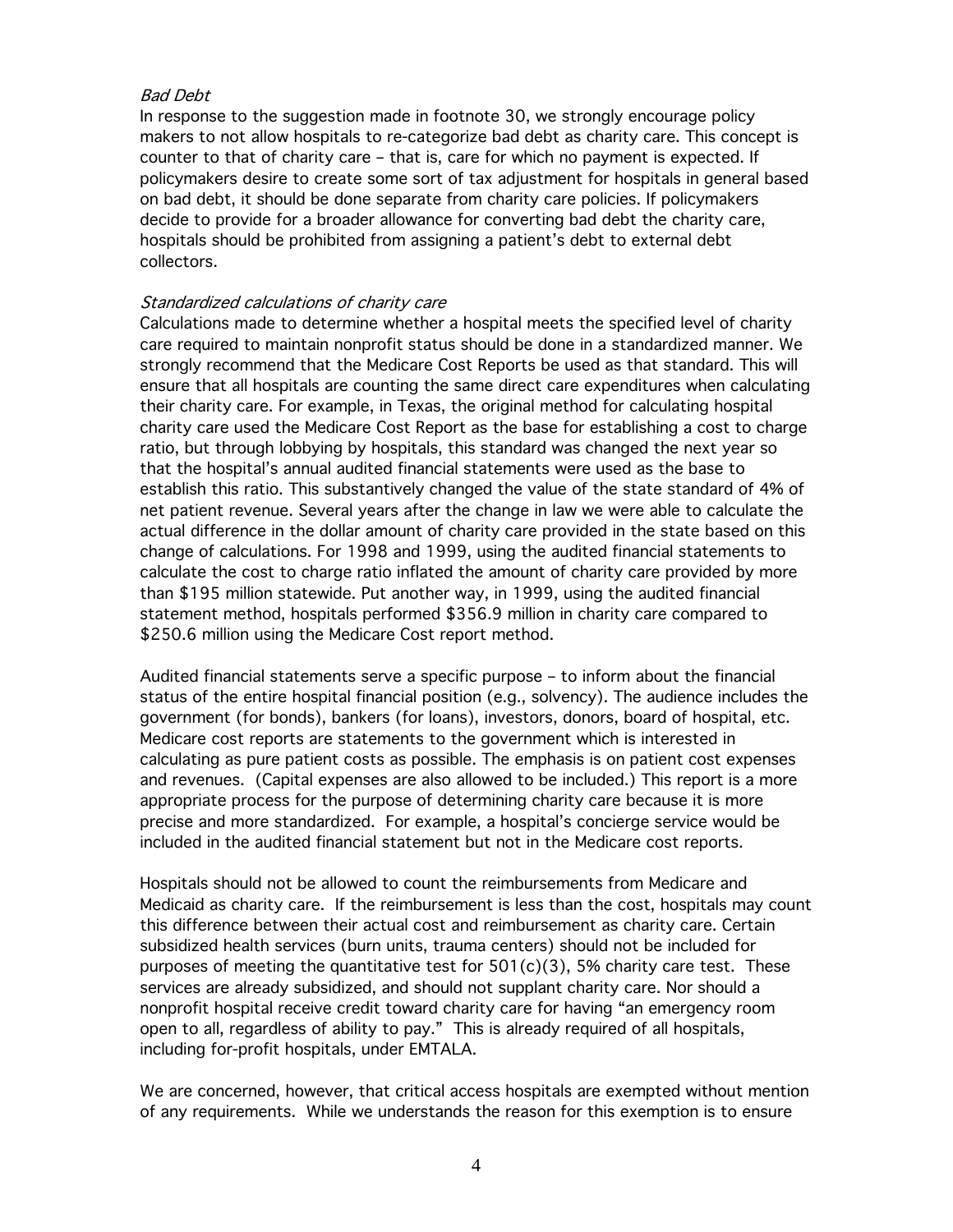that services continue in areas with low hospital access, such hospitals that can show financial distress should be able to request a lower threshold.

The standards should require systems of nonprofit hospitals, within a 10 mile radius, to meet the charity care requirement together as a group. The hospitals within a group should add together their net patient revenue to determine the 5% standard for the group. The hospitals within the group should keep separate logs on charity care requested and provided and report the amount of charity care provided at each hospital separately.

The standards should also require nonprofit hospitals to make all of their services available to people with Medicaid. Nonprofit hospitals should not only be required to accept Medicaid for payment—which would reduce the need for additional charity care money as well—but they should also ensure that providers at their facilities accept Medicaid for payment. Many low-income people find that a recent hospital stay may have been covered, but are surprised to find that the emergency room doctor and the anesthesiologist do not accept Medicaid. These providers then send expensive bills to beneficiaries who can little afford to pay for this care.

The federal government should also be enforcing all aspects of the Hill-Burton obligations of hospitals that received these funds. While most facilities no longer owe payments on these loans so their obligations to provide free care have expired, these facilities continue to have a community service obligation in perpetuity. This obligation includes acceptance of both Medicaid and Medicare as well as actual services that benefit the community. The federal government has been lax in enforcing these obligations for years, and this would be a good opportunity to renew enforcement.

## Physician and Laboratory Billing

Most patients who receive medical care at the hospital are billed for the hospital stay and physician or laboratory services separately. Hospitals are increasingly outsourcing their services, thus the actual hospital bill is a smaller percentage of the total billed to the consumer following a trip to the hospital. Consumers who receive charity care may still be overwhelmed with medical debt from physician charges, and other medical charges for services received that are not billed directly by the hospital. We suggest the committee explore policy options to ensure that patients who receive charity care are not billed from physicians, and other ancillary providers. Some options may include requiring physicians to provide charity care when the hospital provides charity care, and/or creating a pool for physicians and laboratories to be reimbursed for their cost of care.

As noted above, nonprofit hospitals should be required to accept Medicaid and in return require that their contracting physicians accept Medicaid as well.

#### Emergency Rooms

While there is some reference in the staff memo to emergency room services as a marker for community benefit, we hope that you will consider doing more in this area.

As you know, last year the Institute of Medicine issued a three volume report entitled The Future of Emergency Care, which described the enormous problems in this part of our health care delivery system and offered a number of recommendations. ER capacity and access has become a major issue: on average there is an ambulance on diversion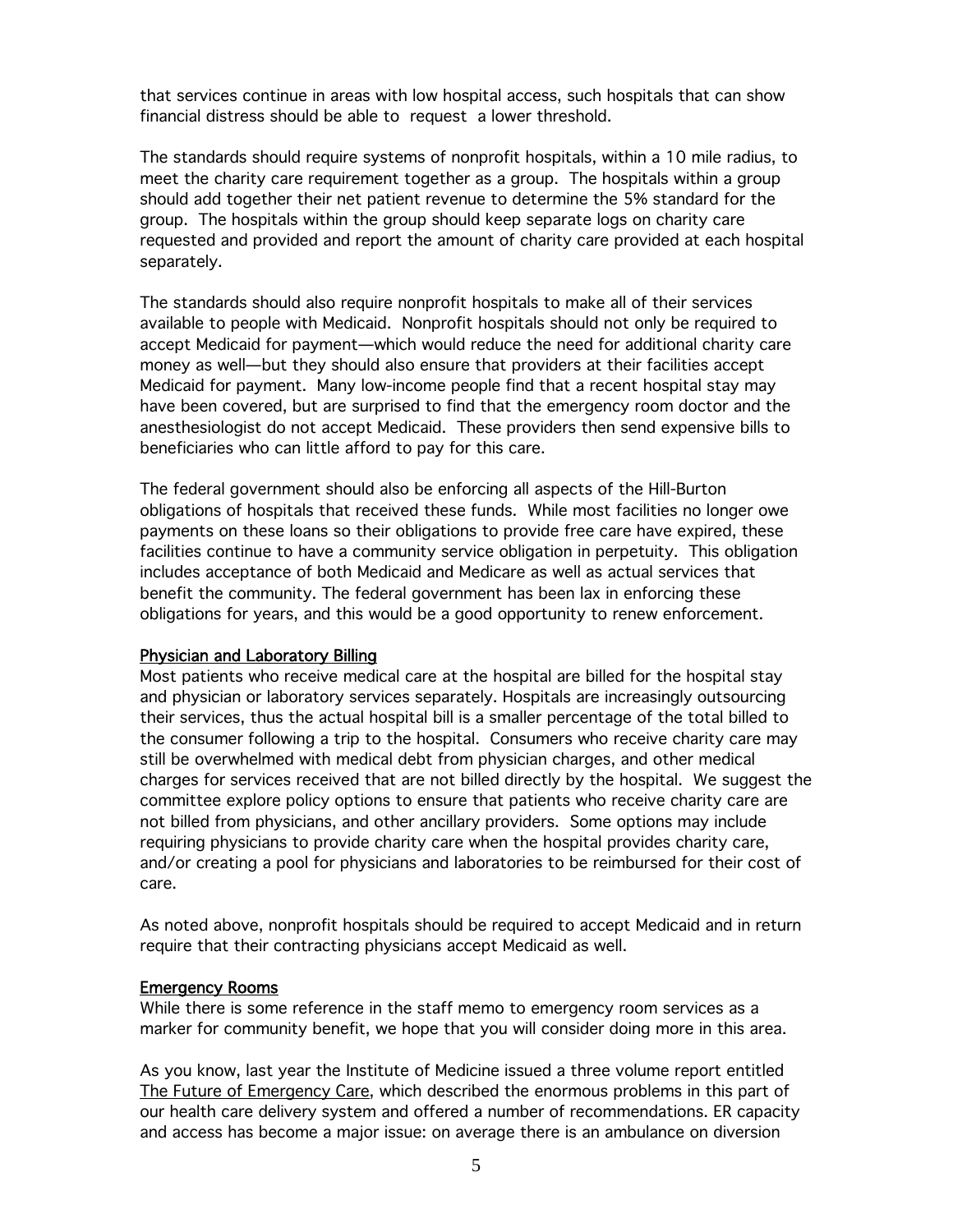from the nearest ER room every minute of every day; patients can easily spend a day or more in waiting rooms or on gurneys in hallways, and between 1993 and 2003 we saw the closing of 425 ER rooms while the number of patient visits increased by about 14 million.

Because many ER patients are uninsured or have trouble paying, there is a growing temptation to close these money-losing facilities. The Miami Herald of August 7, 2007, for example, discusses the decline in trauma center burn care beds because these are such

profit-losing centers. Yet as the IOM report made clear, rather than seeing ERs close, the nation really needs to be thinking of some system of surge capacity in the event of terrorist attack or pandemic.

Therefore, we hope you will consider in the final bill a requirement that, *unless there is a* State certificate of need (CON) program requiring an ER closure, reduction, or change in location, that a tax exempt hospital that closes, reduces, or moves emergency facilities will be considered to have eliminated an important community benefit and will be required to show why it should not lose its tax exempt status.

As the IOM report shows, the ER crisis is a complex one that cuts across many issues. It will take all the tools at our disposal, including the tax code, to stabilize the situation and move toward improving it. The Senate Finance Committee, with its Medicare, Medicaid, and tax jurisdiction is unique in being able to look at this problem. For example, one could use Medicare's multi-billion capital payments systems to require that after some date in the future no hospital construction will receive Medicare assistance unless it meets the type of model design and planning features described in the IOM report.

We hope that someday you could dedicate a hearing to the ER problem. Consumers Union has been collecting stories from readers about their ER experiences, and we have received some truly frightening stories that would make excellent testimony.

## Charges

Consumers Union supports the suggested standards on billing the medically indigent by all nonprofit hospitals. We suggest this standard be expanded to include all uninsured and underinsured patients regardless of income level, and be applied to all hospitals, including for profit hospitals and public hospitals. No hospital should take advantage of uninsured or underinsured patients and require them to pay "sticker" price while insured patients have negotiated rates well below charges.

Most uninsured or underinsured patients do not understand the complexities of hospital billing and that the initial charges do not reflect the cost of care. Even when they cannot afford to pay a bill, many are reluctant to ask for "charity care." These patients should not be improperly influenced by high "sticker" prices and should instead receive a bill that reflects fair charges.

## **Conversions**

Consumers Union has been monitoring hospital and health plan conversions nationwide for over 20 years. We have provided information and technical assistance to community groups, philanthropic leaders, and legislators, in 43 states faced with hospital and health plan conversions form nonprofit to for profit corporations. Before converting to a forprofit the nonprofit must show that their mission has become impossible or impractical.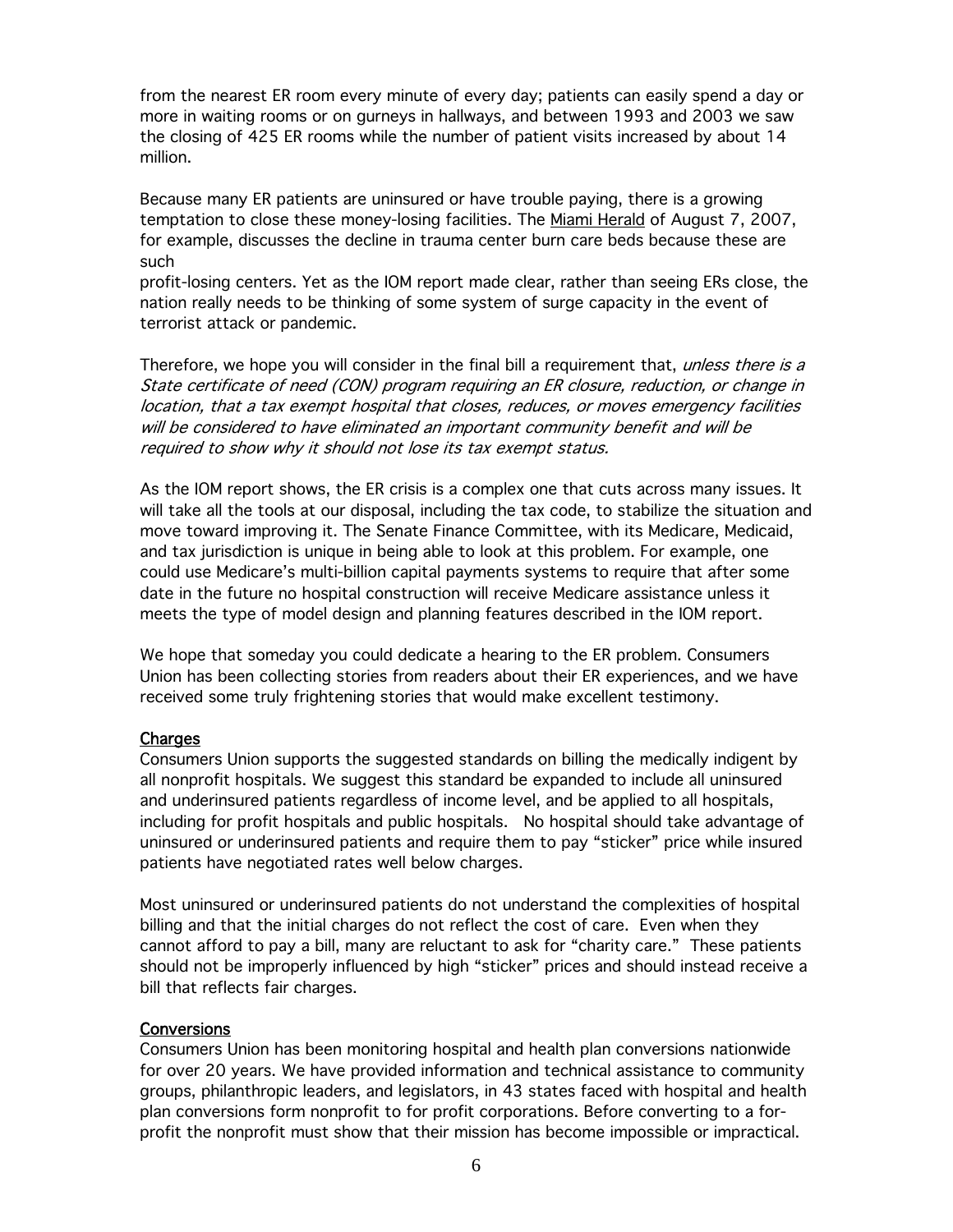As detailed in our Model Act (attached) Consumers Union believes that regulator overseeing al nonprofit conversions or sales must ensure:

- An open transparent process which allows the public the opportunity to participate in a meaningful way.
- The sale or conversion is in the public interest.
- The full fair market value of the nonprofit asset remains dedicated to a mission as close as possible to the original mission.
- The health of the community is maintained.

Many states have uses Consumers Union's Model Act in creating their own legislation in this area. We strongly oppose any federal conversion standard that does not specify that states may have their own stronger laws and regulations governing the conversion process.

# Special Rules for Hospitals Exempt Under §501(c)(3) and §501(c)(4)

Consumers Union opposes creating a separate category of nonprofit hospitals with  $501(c)$  (4) status and lower standards required for charity care. It is unclear what benefit if any the community would receive from allowing hospitals to become a  $501(c)(4)$ , or why a hospital would convert except to avoid these requirements

At this time we are not aware of any hospital that has sought exemption under  $\S501(c)(4)$ . Though we appreciate that there are less tax benefits for  $\S501(c)(4)$ hospitals, we feel that adopting a two-tiered system where there is currently only one, creates an undesirable incentive for hospitals to convert from §501(c)(3) to §501(c)(4) status in order to take advantage of lesser requirements. Nonprofit hospitals already too closely mimic the for-profit models. The community benefits standard, as you mention on page 5 of the draft, "is a facts and circumstances test without any clear lines." Though community benefits are valuable contributions to the public welfare, Consumers Union feels that, in exchange for their tax benefits, all hospitals should be required to provide direct medical services to those in the community that are in dire need. Creating a second, lesser standard, allows hospitals the choice to do otherwise.

In addition, this two-tiered system will create a influx of voluntary conversions from §501(c)(3) to §501(c)(4) that will necessarily require additional oversight on behalf of IRS and state attorneys general. The assets of a  $\S501(c)(4)$  are not necessarily charitable and so full conversion proceedings would have to take place if a hospital wants to change its tax status. The same problems will arise with these conversions, as with conversions from nonprofit to for-profit hospitals and therefore the same rules should apply to a change of tax status. The draft does not address this issue in its discussion of the termination tax.

If staff does decide to recommend a two-tiered tax exempt status for nonprofit hospitals, we urge this committee to examine whether a new 501 category should be established which specifies that nonprofit hospitals are public charities with charitable obligations. At a minimum, the same standards for developing and posting a written charity care policy, and reporting the amount of charity care provided annually should apply to all nonprofit hospitals.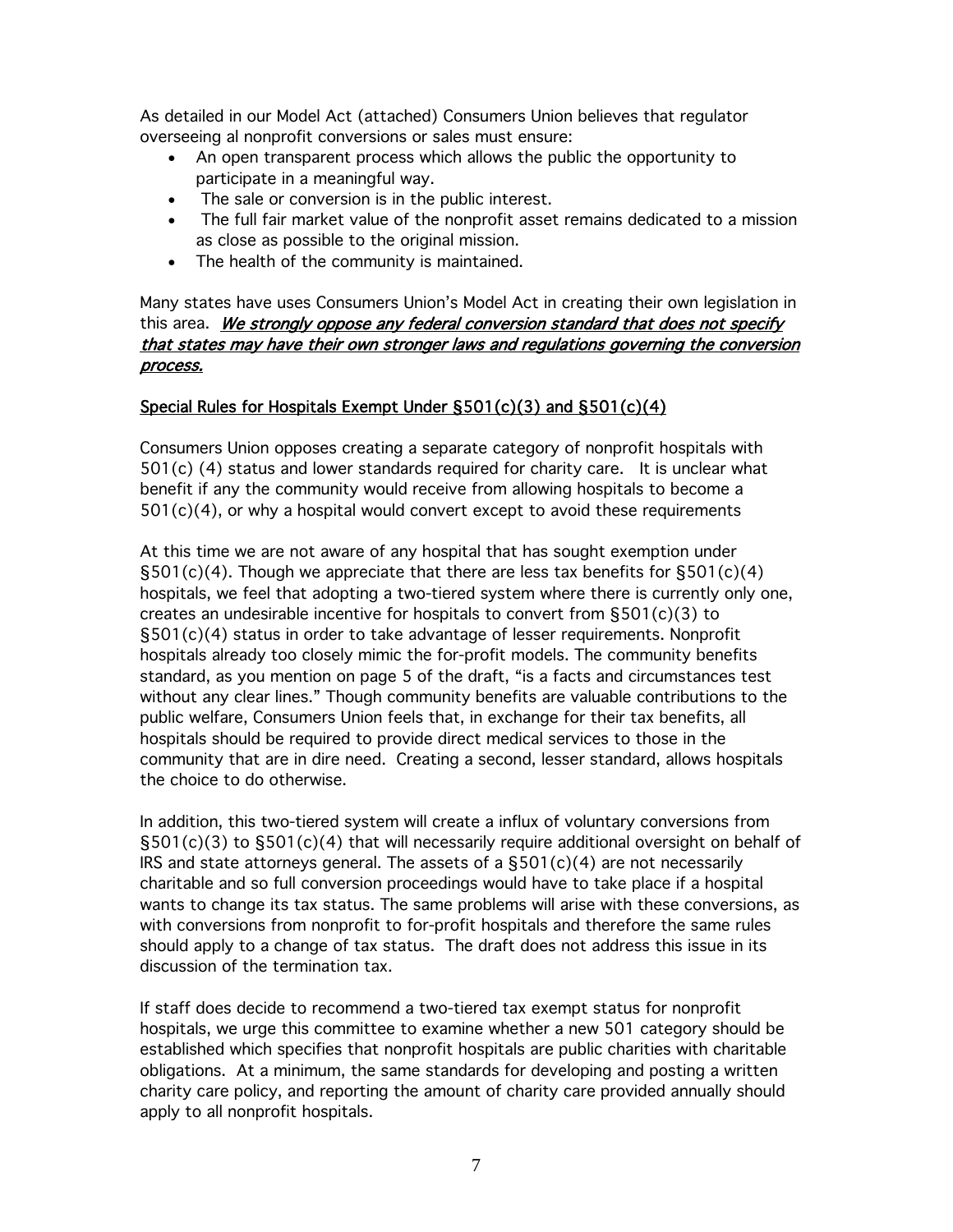If a hospital converts from a  $\S$  501(c)(3) to either a  $\S$  501(c)(4) or a for-profit hospital, regulation should require notice to both federal and state regulators. Often state regulators are caught off-guard and do not become aware of the conversion until long after the fact. Opportunities for securing assets dedicated to the nonprofit mission may be lost.

# Termination Tax

We oppose any government exaction that will divert assets away from any charitable trust.

When a nonprofit hospital decides to convert to for-profit, either a state conversion law applies, or if there is no law, the cy pres doctrine is applied by the state court. In both cases, the assets of the nonprofit continue to be used in accordance with the nonprofit mission if the nonprofit ceases to exist. The proposed termination tax would in essence be providing a federal statutory requirement in place of state law, where it exists, and common law cy pres doctrine where it doesn't. In this case, we recommend that a federal conversion standard is put in place, which requires any nonprofit intending on converting to a for-profit to notify the IRS.

The discussion draft lacks details about where the termination tax goes, once assessed. We do not support a "tax" that takes money from a nonprofit charitable organization and places the assets in governmental funds. Charitable assets are dedicated to the mission of the nonprofit organization. We would like to see greater detail about who administers the "tax", where the money goes and specifically how this tax will be used to ensure charitable assets are protected for the mission of the nonprofit organization. We encourage you to provide more details, and to not call this a "tax" as this implies a payment to the government.

# Sanctions for Failure to Meet Requirements

## Intermediate Sanctions

It is important that the IRS have the means to enforce these new requirements, and as such we support the recommendation to impose an assessment as an intermediate sanction on hospitals that do not meet the annual charity care requirements. (We oppose calling this sanction a "tax." We concerned that "tax" implies money will leave the nonprofit sector and be placed into government funds.) We agree to the suggestion that the assessment be in an amount at least equal to twice the hospital's shortfall, but ask for clarity about where this assessment money is allocated.

We suggest that the assessment collected should be allocated to a hospital, in the local area if possible that has met its charity care requirements, or other charitable health care service with the instruction that it be spent on providing additional free care to the community. The rationale is as follows. If a hospital succeeds in meeting its charity care requirements, the money spent stays in charitable nonprofit sector through donated hospital services rather than going to a "tax." For this reason, any sanction or "tax" imposed due to lack of compliance, means that the public has been shortchanged and is owed the charity care it is due. As we mentioned earlier, we do not support a "tax" that converts charitable nonprofit assets into governmental assets.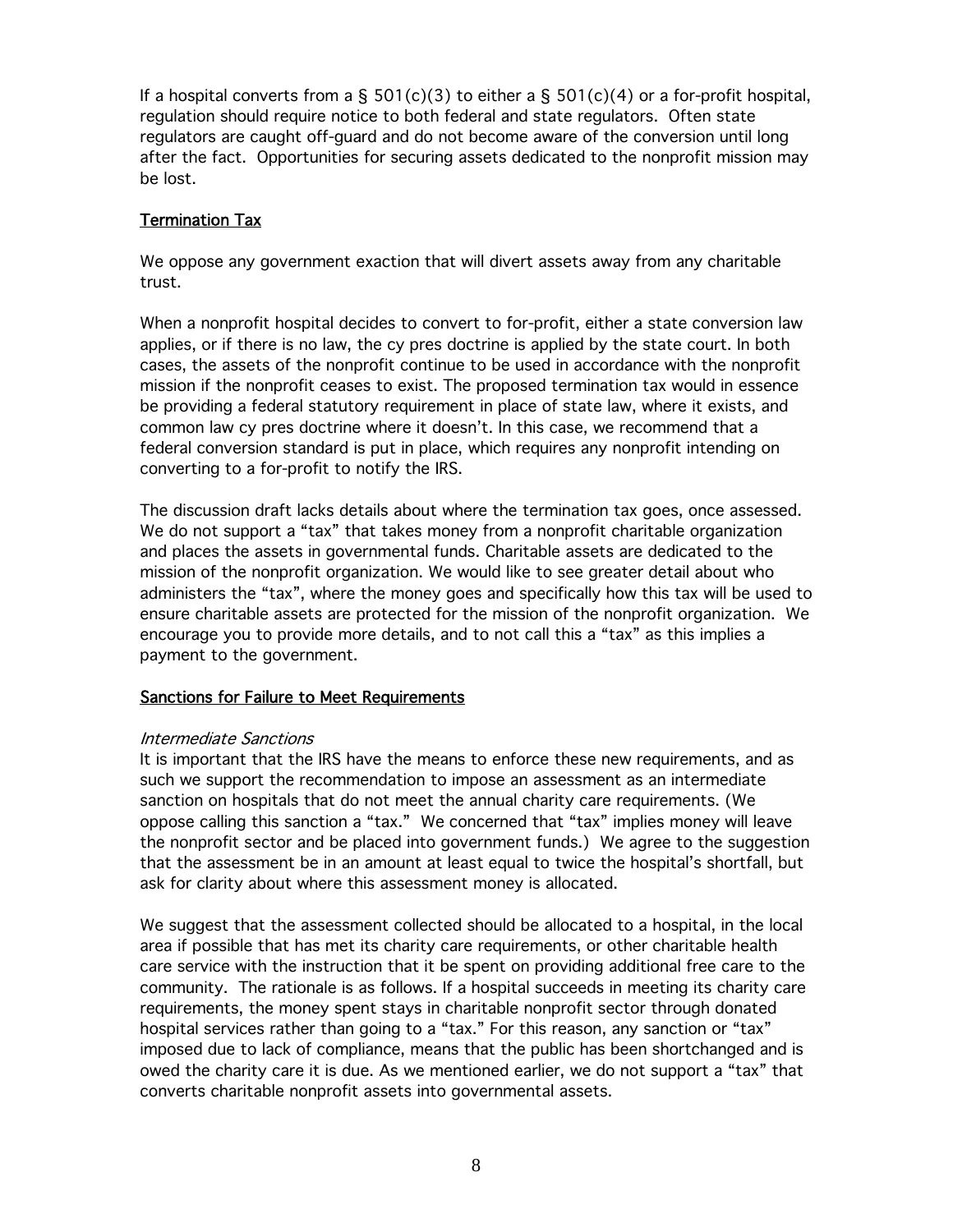We disagree with the suggestion that the IRS look at the average over a three-year period to determine whether a hospital has met its requirements. Because nonprofit hospitals receive tax benefits each and every year, we feel that they should be required to meet these requirements each and every year. We see the 5% requirement to be a minimum. Though we commend hospitals that go above and beyond the minimum requirements, we don't want to discourage hospitals from meeting this minimum just because they exceeded it the previous year. The need within the community doesn't change because a hospital has already "technically" met it statutory obligations.

We understand that there are some hospitals that may not meet their requirements because of lack of demand. If the IRS is given the authority to reduce the excise tax in these circumstances, the law must provide clear guidance regarding what the hospital must show to receive a reduction. We agree that the reduced tax should be no less than the amount of the hospital's shortfall and, as mentioned above, should go to a hospital, in the local area that has met its charity care requirements, or other charitable health care service with the instruction that it be spent on providing additional free care to the community. [In Texas the hospital can donate the money to a charitable health care service in the community if it does not have enough business from eligible patients]

#### Revocation of Exempt Status

Revocation should not be left to the discretion of the IRS. It is important that there be detailed criteria for when the IRS is *required* to revoke the tax exemption of a nonprofit hospital that has failed to meet its requirements. The committee should also be aware that revoking the federal exemption from a nonprofit hospital will necessarily force the hospital to convert to for- profit. For this reason, it will be necessary to adopt conversion standards at the federal level that detail the procedures by which a nonprofit can convert and order the attorney general from the relevant state to begin official conversion proceedings. This need for federal conversion legislation arises again with respect to the proposed termination tax (see discussion above). We are concerned about pre-emption and urge that any federal policy allow states to have more aggressive policies to preserve charitable assets and maintain the health of their residents. We have attached the Consumers Union Model Conversion Act as guidance for the committee in developing these federal standards.

#### Reporting

All hospitals, nonprofit and for profit, should report charity care numbers. Our Model FAIR Care Policy details the external reporting and publication requirements we recommend to provide the greatest amount of transparency and accountability. At the federal level these numbers should be reported to the IRS or to HHS and published annually. This will enable the public and policymakers to see the full extent of charity care being provided in their community. Texas currently requires such reporting. The public and for-profit hospitals report for disclosure only, rather than meeting a standard.

## Collections

Consumers Union supports applying FDCPA to all hospitals, including for profit. We suggest further research to ensure that this policy does not pre-empt any state laws that provide greater protections to consumers.

We have attached Consumers Union Model FAIR Care Policy which includes model collection standards for patients. This model includes restrictions on referring the debt, requirement for creating an equitable payment schedule with no interest, timing of